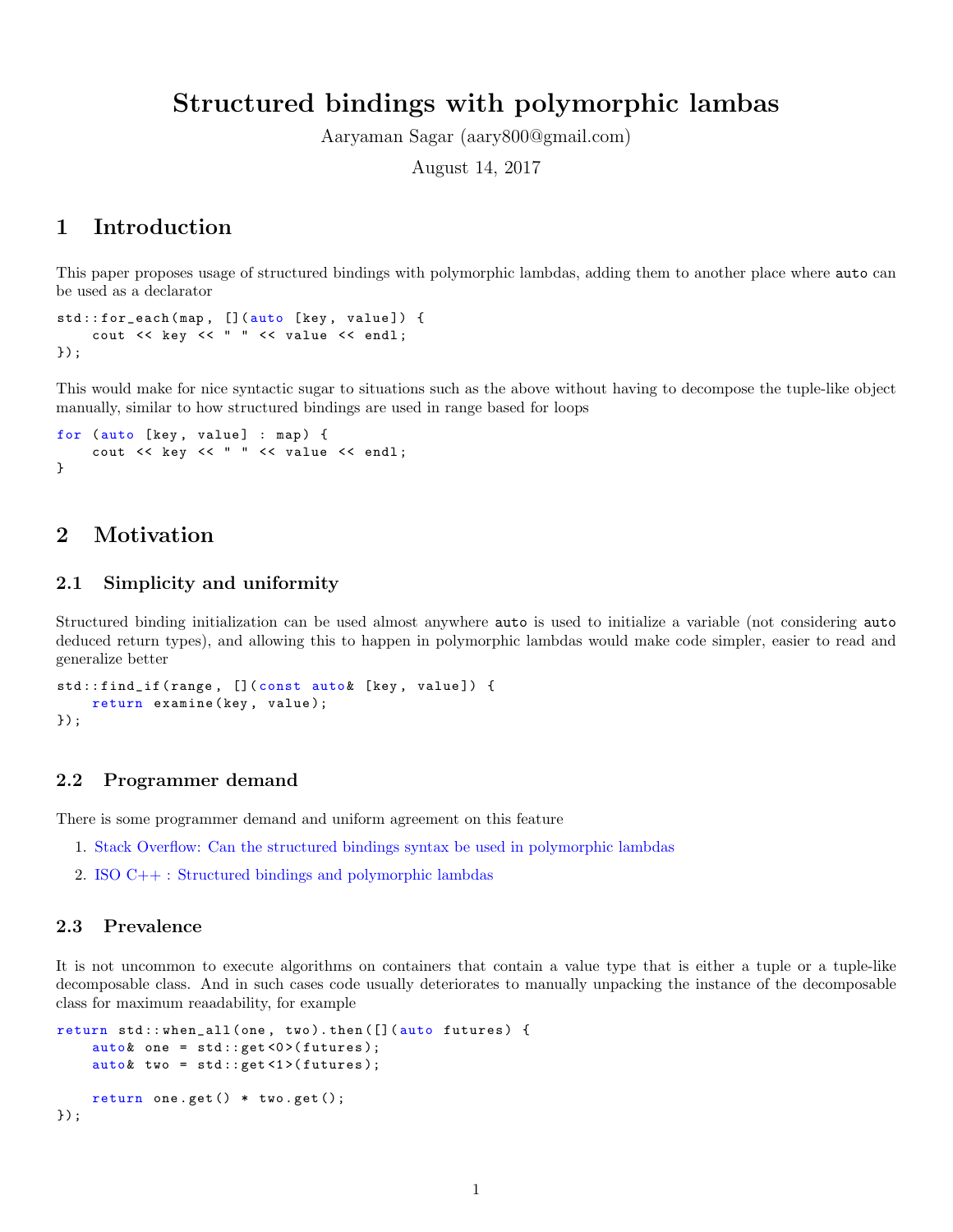The first two lines in the lambda are just noise and can nicely be replaced with structured bindings in the function parameter

```
return std:: when_all (one, two).then ([](auto [one, two]) {
    return one.get() * two.get();
});
```
## 3 Impact on the standard

The proposal describes a pure language extension which is a non-breaking change - code that was previously ill-formed now would have well-defined semantics.

## 4 Interaction with concepts and traits

Definition (x-decomposable) For a given domain of types that are decomposable, if a type can be decomposed into a structured binding expression with x bindings, then it is said to be x-decomposable (reference [dcl.struct.bind] for the exact requirements). More specifically, if the following expression is well formed in the least restrictive member access scope (where privates are accessible) for a type T

 $auto$  &  $[one, two, three, ... , x] = o;$ 

Where  $\text{dedtype}(o)$  is T, then the type T is said to be x-decomposable

This can be made available to the compiler as both a concept and a trait. The presence of such a concept makes it easy to define templates in terms of a type that is x-decomposable. A trait allows for the same thing but can be considered more versatile as it also fits well with existing code that employs value driven template specialization mechanisms and other more complicated specialization workflows.

It is possible to make a concept or trait that enables us to check if a type is decomposable into x bindings by virtue of it's interface. In particular the presence of an ADL defined or member get<>() function and the existence of specialized std::tuple element<> and std::tuple size<> traits qualifies something to be x-decomposable. However, a type can be  $x$ -decomposable even when these are not present (see [dcl.struct.bind]p4)

[dcl.struct.bind]p2 and [dcl.struct.bind]p3 define decomposability that can be checked by the programmer at compile time (described above) via a concept or trait. However [dcl.struct.bind]p4 describes a method of unpacking that cannot be enforced purely by the language constructs available as of  $C++17$ . As such something like a compiler intrinsic, say  $\text{is-decomposable}$ ,  $x$  is required. Given support from a compiler with such an intrinsic, defining a trait and concept that check if a type is x-decomposable on top of that is trivial. The trait itself can be used as a backend for the concept, leaving the implementation of the concept entirely in portable code without the help of compiler intrinsics.

The concept, say std::decomposable<x> accepts a non-type template parameter of type std::size\_t that determines the cardinality of the structured bindings decomposition. This concept holds if a type is x-decomposable (and this will take into consideration the requirements set forth by [dcl.struct.bind] paragraphs 2, 3 and 4.

The corresponding trait, say std::is\_decomposable<T, x> inherits from std::integral\_constant<br/>bool, true> if and only if type T is x-decomposable. The usual variable template std::is decomposable v<T, x> should also be defined.

## 5 Impact on overloading and function resolution

Lambdas do not natively support function overloading, however one can lay out lambdas in a way that they are overloaded, for example let's assume the following definition of make\_overload() for the rest of the paper

```
template <typename... Types>
class Overload : public Types ... {
public :
    template <typename... T>
    Overload (T&&... types) : Types { std:: forward <T>(types) }... {}
```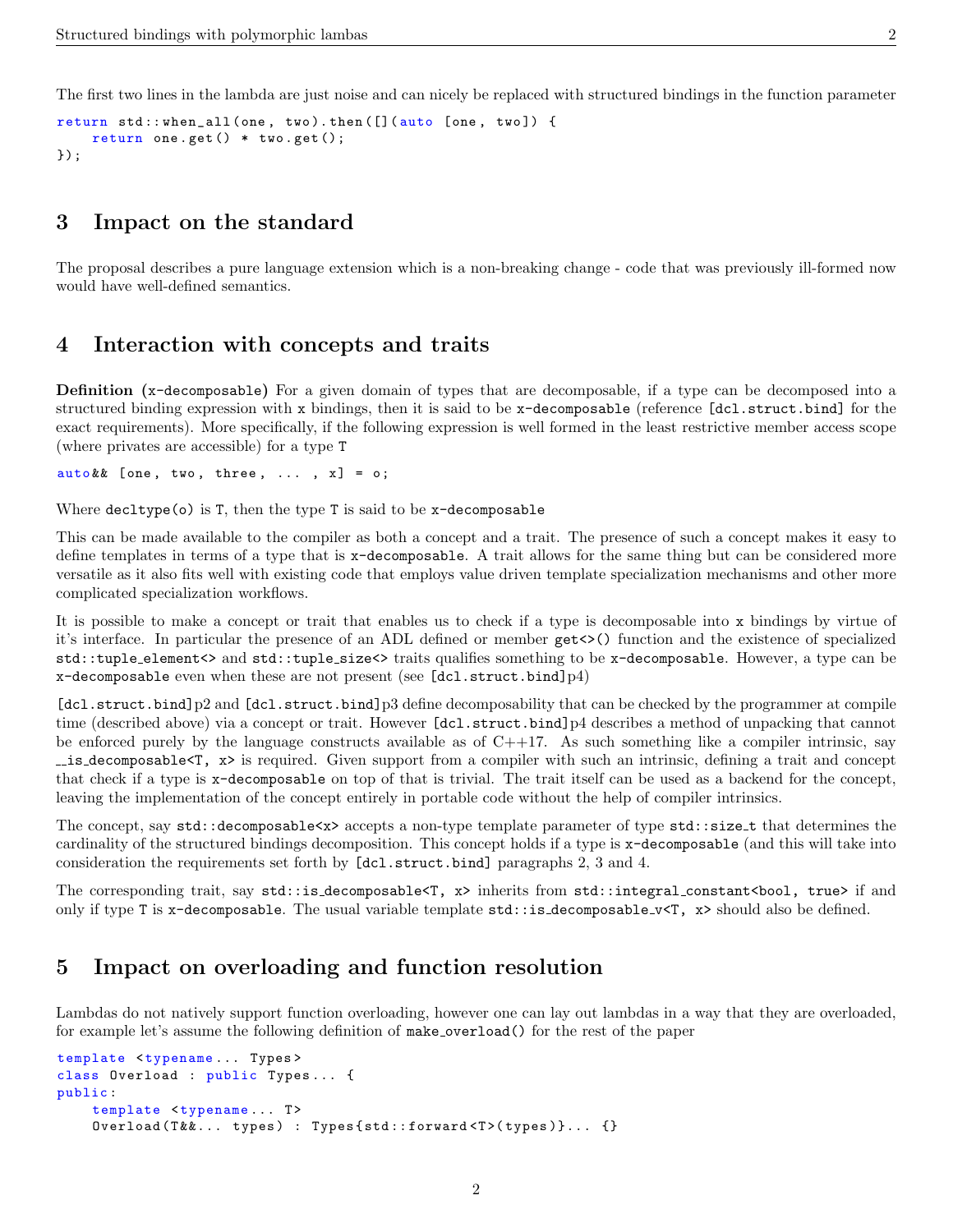```
using Types:: operator ()...;
};
template <typename ... Types >
auto make_overload ( Types &&... instances ) {
    return Overload < std :: decay_t < Types >... >{ std :: forward < Types >( instances )...};
}
```
Now this can be used like so to generate a functor with overloaded operator() methods from anonymous lambdas

```
namespace {
    auto one = [](int) {};
    auto two = [] (char) \{\};
    auto overloaded = make_overload (one, two);
} // namespace < anonymous >
```
In such a situation the consequences of this proposal must be considered. The easiest way to understand this proposal is to consider the rough syntactic sugar that this provides. A polymorphic lambda with a structured binding declaration translates to a simple functor with a templated operator() method with the structured binding decomposition happening inside the function

```
auto lambda = [] (const auto [key, value]) { ... };
/* *
* Expansion of the above lambda
 */
class ANONYMOUS_LAMBDA {
public :
    template <std:: decomposable<2> __Type>
    auto operator ()( const __Type __instance ) const {
        auto& [key, value] = std::move(__instance);
        ...
    }
};
```
The std::move() is added to force a conversion to xvalue type because the expression e (see [dcl.struct.bind]p1) is not an lvalue in the structured binding declaration, and when e is not an lvalue, the introduced bindings are decomposed as if e was an xvalue. If e was an lvalue, (i.e. if & was used as the ref-qualifier or if && was used and an lvalue was passed in to the lambda) then the std::move() will be omitted (see the next expansion for an example where std::move() is omitted)

Similarly a lambda that has two seperate groups of structured binding declarations will translate with the decompositions happening serially within the function body in order of binding declarations from left to right

```
auto lambda = [](const auto [key, value], auto & [one, two, three]) \{ \ldots \};
/* *
 * Expansion of the above lambda
*/
class ANONYMOUS_LAMBDA {
public :
    template <std::decomposable<2> __One, std::decomposable<3> __Two>
    auto operator () (const One __one, Two & __two) {
        auto& [key, value] = std::move(__one);
        auto & [one, two, three] = __two;...
    }
};
```
Given the above expansions, a polymorphic lambda behaves almost identically to a lambda with a auto parameter type with the difference that these are constrained to work only with parameters that are x-decomposable. And nothing special happens when overloading

```
namespace {
    auto one = [](int) {};
```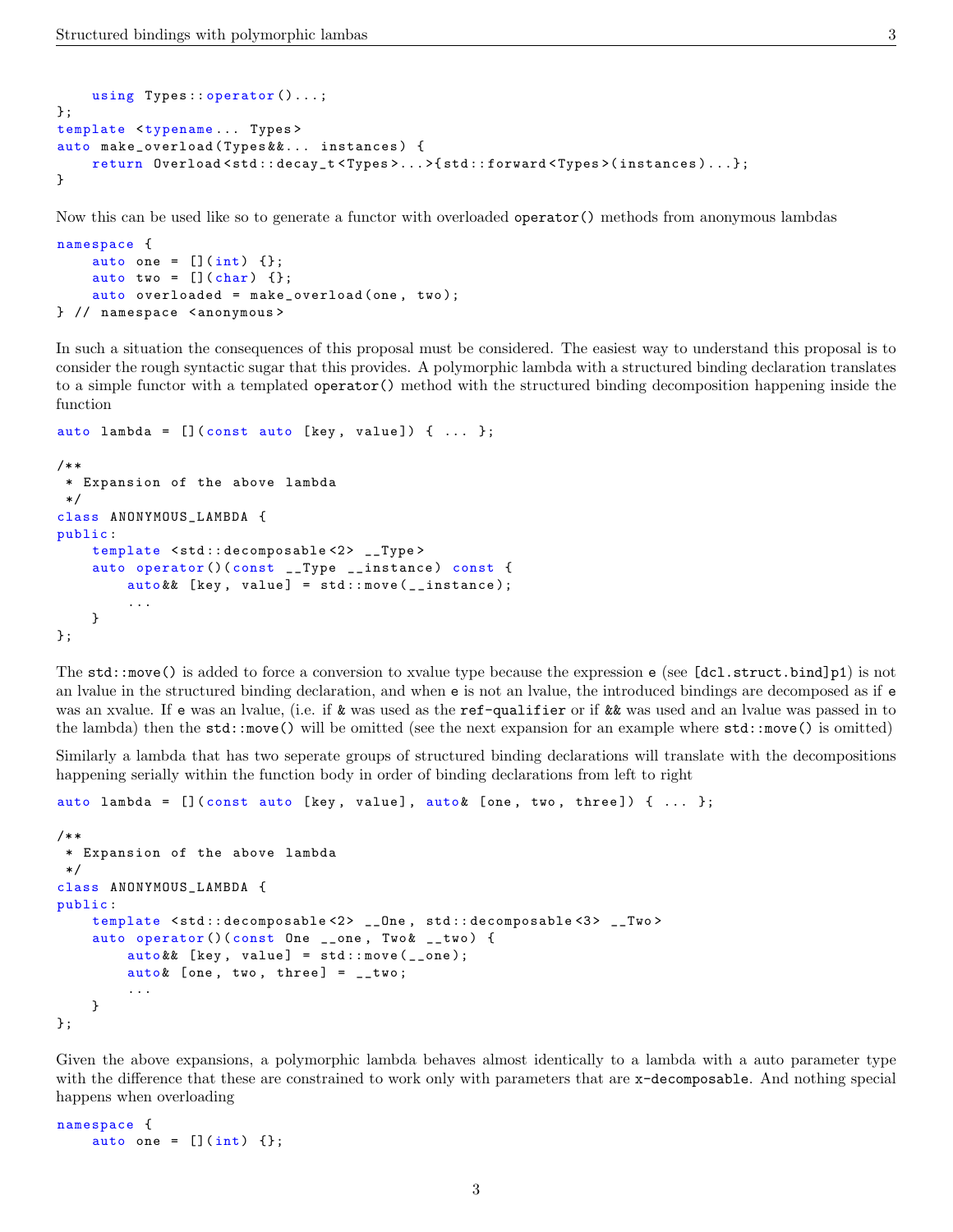```
auto two = [] (auto [key, value]) \{\};
    auto overloaded = make_overload (one, two);
} // namespace < anonymous >
int main () {
    auto integer = int(1);
    auto pair = std::make\_pair(1, 2);auto error = double{1};
    // calls the lambda named " one "
    overloaded ( integer );
    // calls the lamdba named " two "
    overloaded ( pair );
    // error
    overloaded ( error );
}
```
#### 5.1 Viable orthogonal overloads

One key point to consider here is that the concept based constraints on such lambdas allows for the following two orthogonal overloads to work nicely with each other

```
namespace {
    auto lambda_one = [] (auto [one, two]) \{\};
    auto lambda_two = [] (auto [one, two, three]) \{\};
    auto overloaded = make_overload ( lambda_one , lambda_two );
} // namespace < anonymous >
int main () {
    auto tup\_one = std::make\_tuple(1, 2);auto tup_two = std::make\_tuple(1, 2, 2);overloaded ( tup_one );
    overloaded ( tup_two );
    return 0;
}
```
Since here either one lambda can be called or both, in no case can both satisfy the requirements set forth by the compiler concept std::decomposable<x>

#### 5.2 Access control and decompositions

Another key point to consider is acess control within the expansion of the lambda. Decompositions will share the access control powers of the code in the surrounding scope where the lambda is defined. So if the decomposition was in the body of the lambda and was valid (for example, even if the type being decomposed has private get<>() methods) the lambda would be able to decompose it successfully. For example the following code is valid

```
class Something {
public :
    static auto make_decomposer ();
private :
    std::tuple<sub>int</sub>, int> tup{1, 2};template < std :: size_t Index >
    int get ();
};
namespace std {
template <>
class tuple_size < Something > : public std :: integral_constant < std :: size_t , 2 > {};
```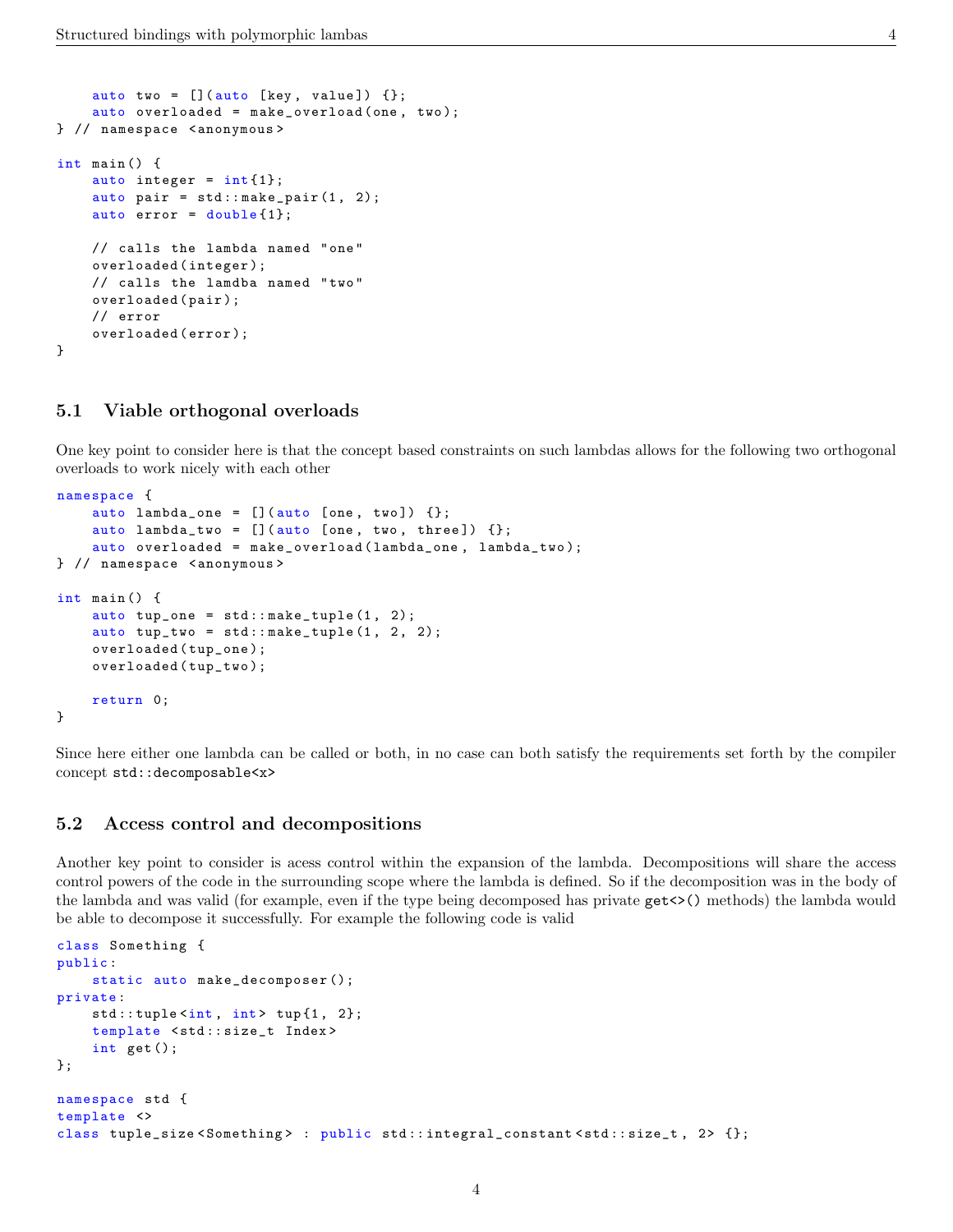```
template < std :: size_t Index >
class tuple_element < Index , Something > {
public :
    using type = int;
};
} // namespace std
template < std :: size_t Index >
int Something :: get () {
    return std:: get <Index > (this ->tup);
}
auto Something :: make_decomposer () {
    // decomposition of Something instances is allowed access to the privates
    // of Something since it 's defined in a context where private members are
    // visible
    return [](auto [one, two]) {
        assert (one == 1);assert(two == 2);};
}
void foo () {
    auto something = Something\{\};
    auto decomposer = Something :: make_decomposer ();
    // the decomposition here happens in the scope of the lambda so is valid
    decomposer ( something );
}
```
## 6 Compatibility with ODR

A typical problem with traits classes comes from the ODR rule. We have the same potential problem with the trait defined earlier - std::is\_deomposable<>. A type may be defined such that it is unable to be decomposed at one point in a program and might be decomposable at other points.

This problem comes from the nature of the structured bindings feature. To maintain backwards compatibility with types that were defined before the feature, structured bindings use traits types to detect whether types are decomposable. In particular one trait that is always used and needs to be defined for non array and non class types with only public members is std::tuple size. By virtue of being a trait, it needs to be defined or specialized after a class's definition. This leads to possible discrepencies in whether it is complete or not at different points in the program. And if we instantiate the std::is decomposable trait at these incompatible points we risk violating ODR.

There are three possible solutions to this problem

### 6.1 Disabled overloading based on decomposability

Disabling overloading based on decomposability is another solution to the problem of possibly violating ODR. With this we can treat all lambdas with structured bindings parameters as the normal equivalent lambda with a single non structured binding parameter with no decomposing and the same cv-ref qualifications. For example

auto one =  $[$ ](auto one, auto & & [two, three], auto four, const auto & [five])  $\{\}$ ;

Would be equivalent to

auto one = [](auto one, auto && two, auto three, const auto & four)

This seems to be the simplest way forward. As a corrolary std::is decomposable can still safely exist and be used in situations where programmers are guaranteed to get a decomposable type using the approach described in the next subsection

5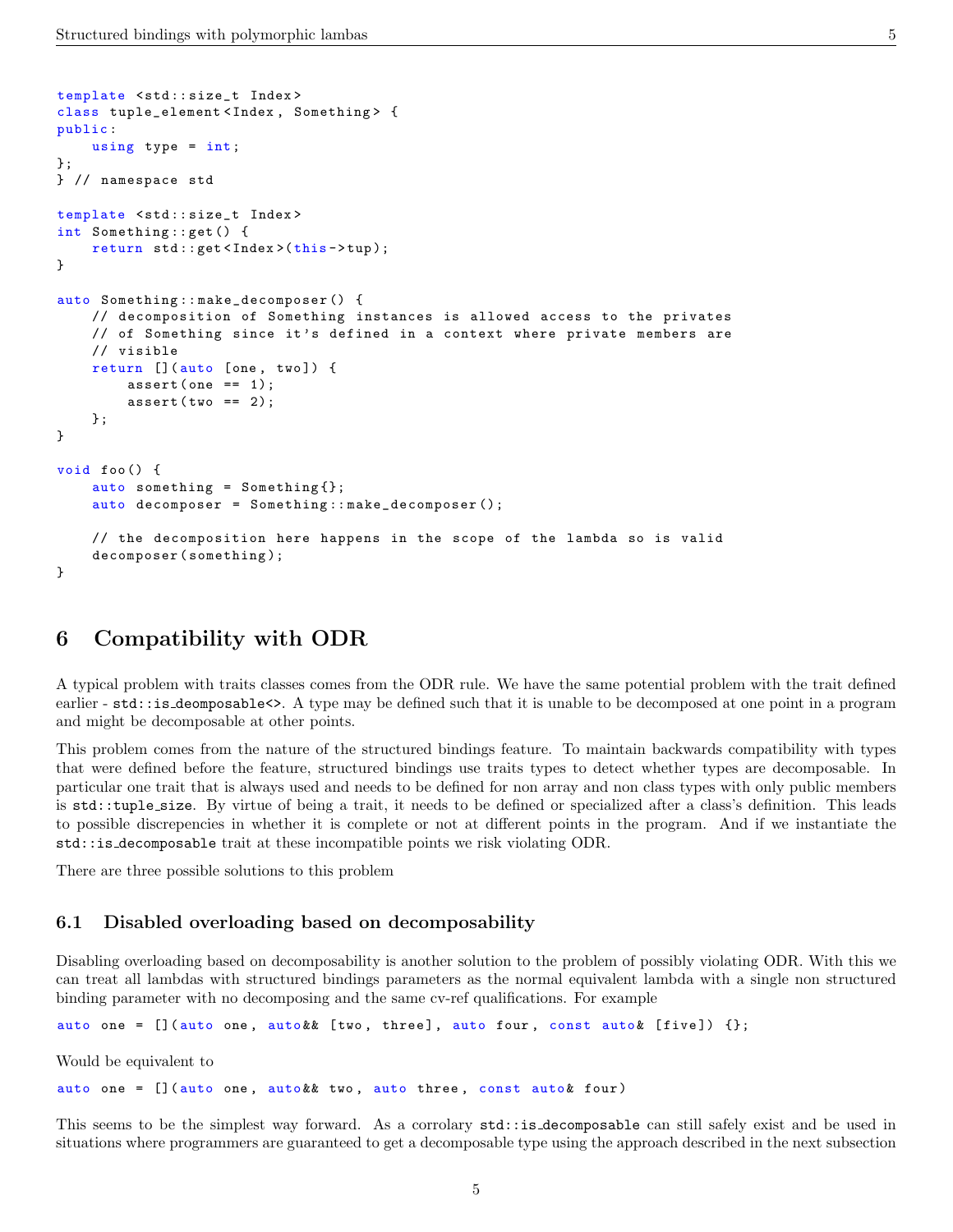### 6.2 Poisoning the trait

One possible approach is to poison the std::is decomposable trait to produce ill defined code when instantiated with a type that is not decomposable (i.e. a non-array, non-class type with only public data members and a type for which the required structured bindings specializations are not defined). This would work in concept something like this

```
template lttypename T, typename = void_tlt>>
class IsDecomposableImpl {
    /* *
     * This would render the program ill formed when instantied with a non
     * decomposable type - including but not limited to types which do not
     * have std :: tuple_size defined
     */
    static_assert ( always_false <T >);
};
/* ** Then the other specializations
 */
template <typename T>
class IsDecomposableImpl<T, ....> { ... };
...
```
This would limit the overloadability of lambdas which accept structured bindings parameters to work only with other lambdas accepting structured bindings parameters.

### 6.3 Argument Introspection

Like function arguments, programers should be able to detect the number of bindings to the structured bindings parameters in a lambda. So they can employ metaprogramming strategies. To enable this, there can be traits that list the number of function arguments allowed, which ones are structured bindings parameters, the types and cv qualifications of each function parameter (template types should be treated specially)

## 7 Conversions to function pointers

A capture-less polymorphic lambda with structured binding parameters can also be converted to a plain function pointer. Just like a regular polymorphic lambda

```
using FPtr_t = void (*) (std::tuple<int, int>);
auto f_ptr = static_cast <FPtr_t > ([](auto [a, b])\});
```
So another conversion operator needs to be added to the expansion of the polymorphic lambda with structured bindings above

```
auto lambda = [] (const auto [one, two]) { ... };
/* *
* Expansion of the above lambda in C ++17 form with respect to overloading
*/
class ANONYMOUS_LAMBDA {
public :
    template <std:: decomposable<2> __Type>
    auto operator ()( const __Type __instance ) const {
        auto& [one, two] = std::move(__instance);
        ...
    }
private :
    /* *
```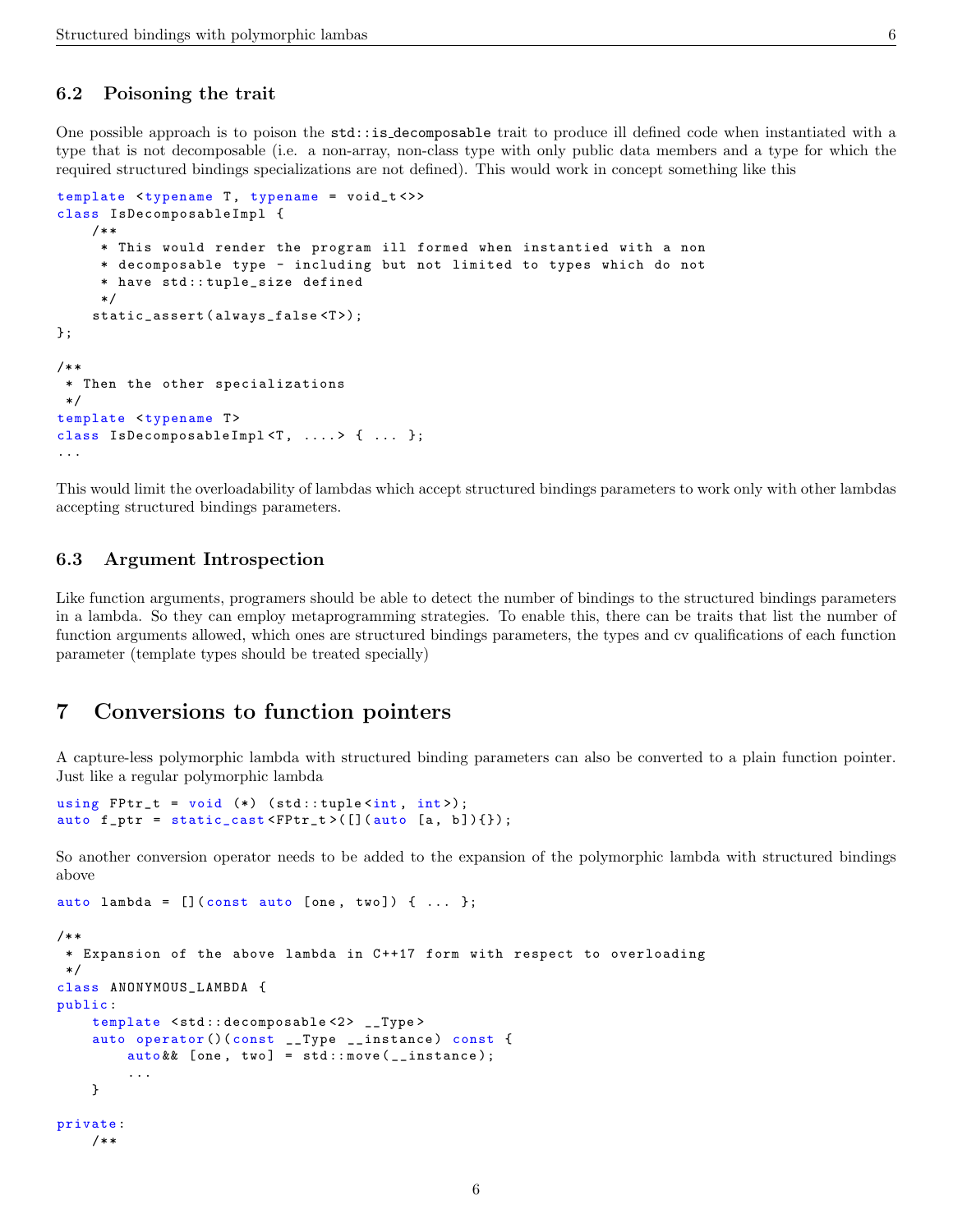```
* Cannot use operator () because that will either cause moves or copies ,
     * elision isn 't guaranteed to happen to function parameters ( even in
     * return values )
     */
    template <std::decomposable<2> __Type>
    static auto __invoke ( const __Type __instance ) {
        auto& [key, value] = std::move(__instance);
        ...
    }
public :
    /* *
     * Enforce the decomposable requirement on the argument of the function
     */
    template <typename Return, std:: decomposable <2> Arg>
    operator Return (*)( Arg )() const {
        return & __invoke ;
    }
};
```
And like regular polymorphic lambdas, returning the address of the static function invokes an instantiation of the function with the types used in the conversion operator

If in order to avoid ODR all together, the concept is avoided, then the concept should be avoided in the conversion operators to function pointers as well. In which case the conversion operators would be the same just without the concept constraint.

## 8 Exceptions

Any exceptions during copy/move construction of the instance which is to be decomposed being will be thrown from the call site, just as with regular polymorphic lambdas. However, if there is an exception thrown during the decomposition process, for example if  $get \leq \$  throws, that will propagate from within the lambda. So if function level try catch blocks were allowed for lambdas, those would catch any exceptions generated during the decomposition process, whereas exceptions from the copy/move construction for the creation of the entity  $e$  (see [dcl.struct.bind]p1) would not be caught by the imaginary function level try-catch block.

## 9 Acknowledgements

Thanks to Eric Niebler and Nicol Bolas for the suggestions and the help with this paper!

## 10 Changes to the current  $C++17$  standard

#### 10.1 Section 8.1.5.1 ([expr.prim.lambda.closure]) paragraph 3

For a generic lambda, the closure type has a public inline function call operator member template (17.5.2) whose templateparameter-list consists of one invented type template-parameter for each occurrence of auto in the lambdas parameterdeclaration-clause, in order of appearance. For each occurrence of a structured binding with cardinality x, the templateparameter-list consists of an invented type template-parameter with the constraint that it has to be decomposable into x structured bindings (see [dcl.struct.bind]). And as such the function template only participates in overloading when all the structured bindings are appropriately decomposable. The invented type template-parameter is a parameter pack if the corresponding parameter-declaration declares a function parameter pack  $(11.3.5)$ . A structured binding parameter-declaration cannot be used to invent a parameter pack. The return type and function parameters of the function call operator template are derived from the lambda-expressions trailing-return-type and parameter-declaration-clause by replacing each occurrence of auto in the decl-specifiers of the parameter-declaration-clause with the name of the corresponding invented template-parameter.